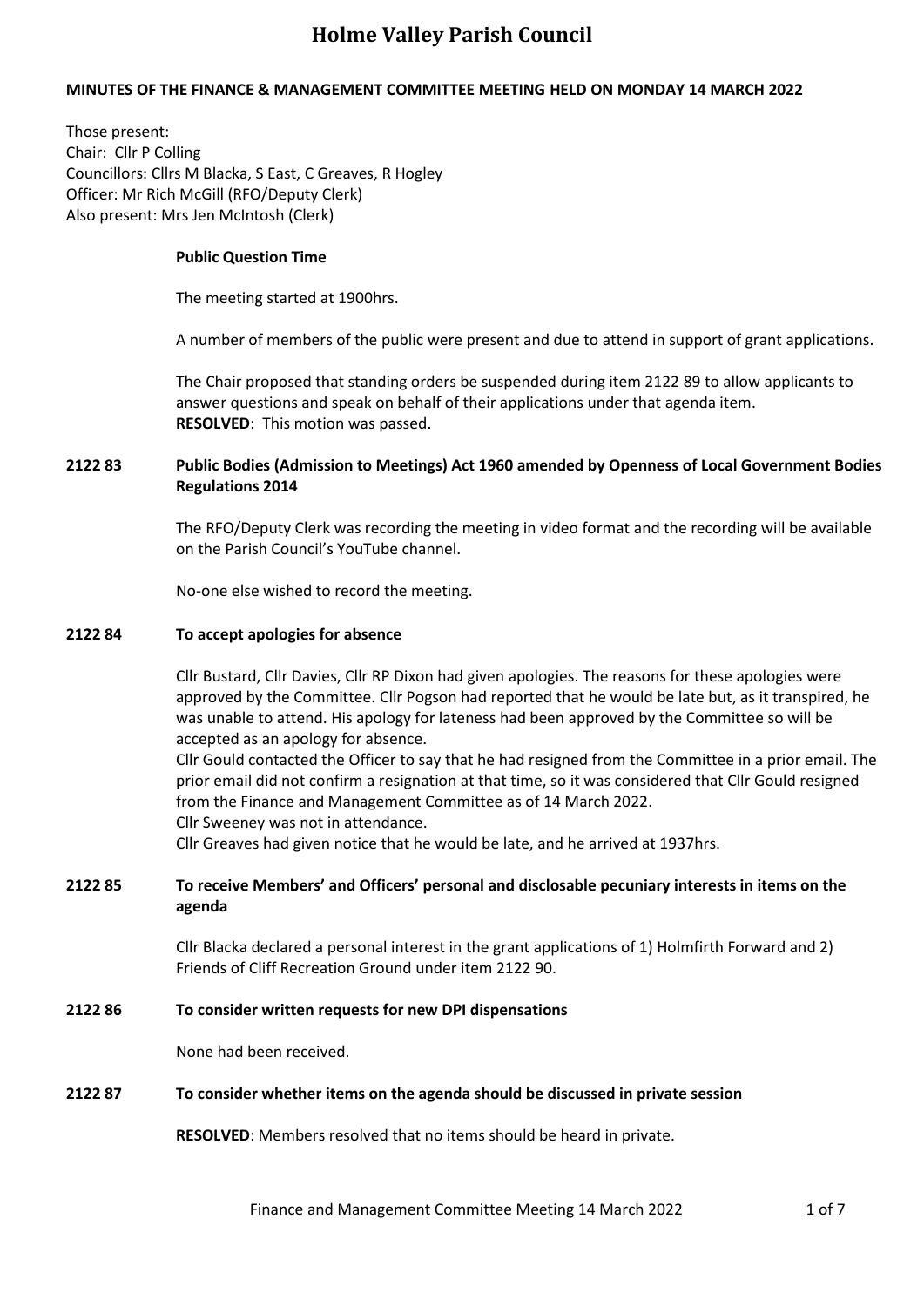## **2122 88 To confirm the Minutes of the previous Committee meeting**

**APPROVED**: Members approved the Minutes of the Finance & Management Committee Meeting held on 17 January 2022, numbered 2122 69 to 2122 82 inclusive.

## **2122 89 Grants**

**NOTED**: Members noted that the RFO/Deputy Clerk had publicised available grants funding ahead of this meeting and the 14 February Service Provision meeting. There had accordingly been a lot of responses.

**NOTED:** Members noted the record of Grants against Budgets 2021-22 recording 1) the grants paid out after January's Committee meeting, 2) the grant applications to be considered at this meeting, 3) amounts remaining in each budget or reserve.

### **2122 90 Applications for Grants**

The Committee resolved to hear all the applications and then to consider all the applications collectively against the budgets after they had been heard.

The Committee considered fourteen grant applications from public community groups. Ten were considered against the Finance and Management Projects and Events budget; two were considered against the Finance and Management Other Community Assets budget; one was considered against the Finance and Management Other Community Assets earmarked reserve. One final application against the Finance and Management Other Community Assets budget had, after discussion with the applicant, been deferred. The Committee considered when the application would be deferred to

Standing Orders were suspended at this point to allow the applicants to discuss their applications. Eleven members of the public attended to give short presentations on their applications.

## **Grant applications against 4405 Finance and Management Grants budget line (balance at the start of the meeting £9,846)**

- **i.** The Finance and Management Committee considered a grant application from Agbrigg District Girlguiding for £200 towards tickets and travel to a UEFA Women's EURO 2022 game. **RESOLVED**: The Committee awarded Agbrigg District Girlguiding £200. The legal power for this would be Local Government (Miscellaneous Provisions Act) 1976 Section 19
- **ii.** The Finance and Management Committee considered a grant application from Heartisan for £2890.04 (limit is £1,000) towards Platinum Jubilee Bunting Creation art project. **RESOLVED**: The Committee awarded Heartisan £1,000 expressly for materials and equipment. The legal power for this would be Local Government Act 1972 Section 145
- **iii.** The Finance and Management Committee considered a grant application from Holmfirth Breastfeeding Support Group for £627.40 towards Room hire for meetings of the Support Group. **RESOLVED**: The Committee awarded Holmfirth Breastfeeding Support Group £627.40. The legal power for this would be Local Government Act 1972 Section 137
- **iv.** The Finance and Management Committee considered a grant application from Holmfirth Forward for £1,000 towards a visitor map of Holmfirth Town Centre displaying key locations and businesses. **RESOLVED**: The Committee awarded Holmfirth Forward £1,000. The legal power for this would be Local Government Act 1972 Section 144

Finance and Management Committee Meeting 14 March 2022 2017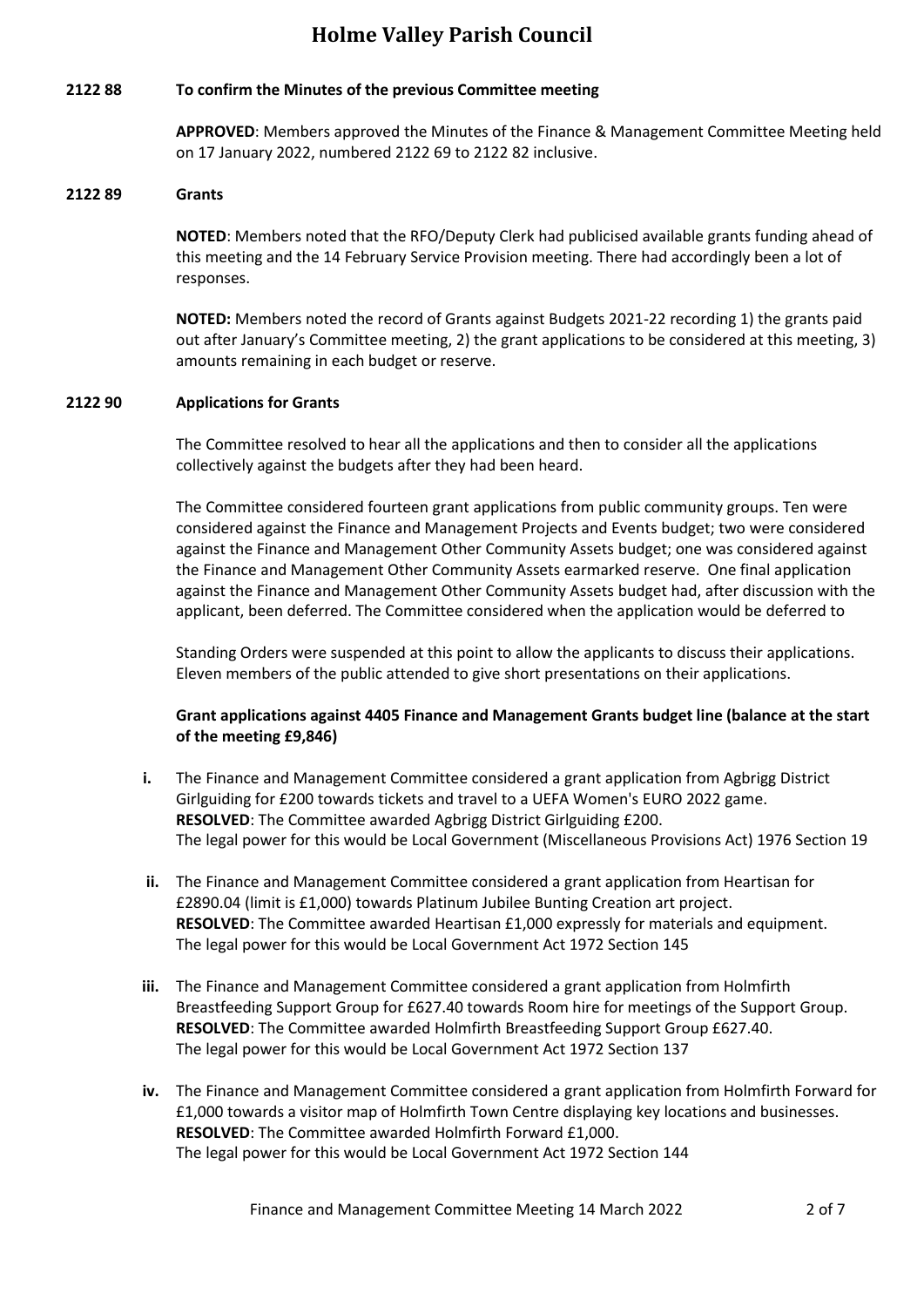- **v.** The Finance and Management Committee considered a grant application from Honley Silver Band for £4,495 (limit is £1,000) towards servicing of band instruments. **RESOLVED**: The Committee awarded Honley Silver Band £1,000. The legal power for this would be Local Government Act 1972 Section 45
- **vi.** The Finance and Management Committee considered a grant application from Honley Village Community Trust for £1,000 towards a community orchard. **RESOLVED**: The Committee awarded Honley Village Community Trust £1,000 towards the community orchard. The legal power for this would be Local Government Act 1972 Section 137
- **vii.** The Finance and Management Committee considered a grant application from Honley Village Community Trust for £1,000 towards a Platinum Jubilee event. **RESOLVED**: The Committee awarded Honley Village Community Trust £1,000 towards a Platinum Jubilee event. The legal power for this would be Local Government (Miscellaneous Provisions Act) 1976 Section 19
- **viii.** The Finance and Management Committee considered a grant application from Tiny Seeds Community Interest Company for £3,000 (limit is £1,000) towards costs respective of support group classes. **RESOLVED**: The Committee awarded Tiny Seeds Community Interest Company £1,000. The legal power for this would be Local Government Act 1972 Section 137
- **ix.** The Finance and Management Committee considered a grant application from Upperthong School Support Group for £1,000 towards coaches for an extra-curricular trip to Chester Zoo. **RESOLVED**: The Committee awarded Upperthong School Support Group £1,000. The legal power for this would be Local Government Act 1972 Section 13

The balance of 4405 Finance and Management Grants budget line after this was £2,018.

## **Grant applications against 4315 Finance and Management Other Community Assets budget line (balance at the start of the meeting £2,017)**

- **x.** The Finance and Management Committee considered a grant application from 10<sup>th</sup> Holme Valley (New Mill) Scouts for £5,000 towards a new scout hut. **RESOLVED**: The Committee awarded £2,017 to 10<sup>th</sup> Holme Valley (New Mill) Scouts. However, the Committee resolved that, as this was likely to be a lengthy project, the £2,017 would be earmarked. The Scout group could call on the money when they actively needed it. The Group would be encouraged to re-apply in the new financial year. The legal power for this would be Local Government (Miscellaneous Provisions Act) 1976 Section 19
- **xi.** The Finance and Management Committee considered a grant application from Thongsbridge Cricket Club for £2,000 towards new clubhouse furniture. **RESOLVED**: The Committee awarded £0 to Thongsbridge Cricket Club this time.

## **The balance of 4315 Finance and Management Other Community Assets budget line at the end of the meeting was £0.**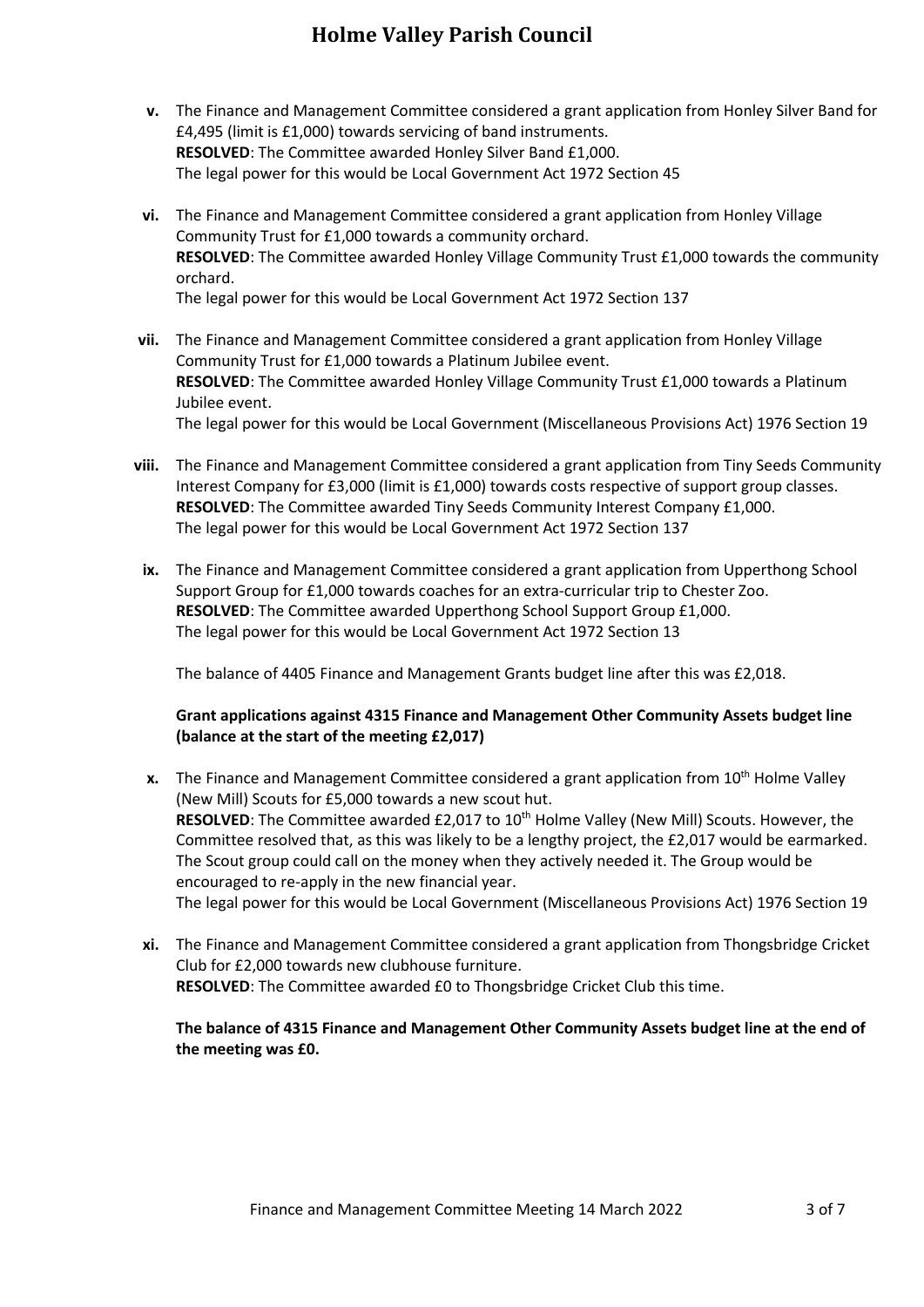## **From 2022-23 Publications and Communications Committee earmarked reserve EMR – Royal Events (current reserve balance £0; balance on 1st April 2022 £10,000)**

**xii.** The Finance and Management Committee considered a grant application from Friends of Cliff Recreation Ground for up to £1,400 towards fixing and re-siting the beacon. **RESOLVED**: This application was originally intended to be considered against the Publications and Communications Committee earmarked reserve EMR – Royal Events but, since the Friends had applied for a Finance and Management Events and Projects grant, the Committee resolved to consider it against 4405 Finance and Management Grants budget line which had £2,018 remaining**. RESOLVED**: The Committee awarded £1,000 to Friends of Cliff Recreation Ground. The legal power for this would be Local Government Act 1972 Section 137

The balance of 4405 Finance and Management Grants budget line after this was £1,018.

## **From EMR 323 Community Assets – Others in the Holme Valley (current reserve balance £14,723 of which £5,000 is earmarked for another purpose)**

**xiii.** At the 31 January meeting of full Council, Members approved that the Finance and Management Committee could spend up to £5,000 from the Other Community Assets earmarked reserve if an application merited it.

The Finance and Management Committee considered a grant application from Holme Village Community Centre Board of Trustees for £5000 towards a new electricity supply to the building. **RESOLVED**: The Committee awarded £5,000 to Holme Village Community Centre Board of Trustees to be paid from the earmarked reserve.

The legal power for this would be Local Government Act 1972 Section 133

### **An application to be deferred**

**xiv.** The Parish Council had received an application from Hepworth Community Association for £10,000 (limit is £5,000) towards structural, remedial work on Hepworth Village Hall. Following discussions with the Committee Chair and the secretary of the Association, this application will be deferred to next financial year.

The Finance and Management Committee considered whether this application should be reviewed:

- 1) at the first of the twice-yearly Finance and Management meetings specifically for Grants 19<sup>th</sup> September 2022 **or**
- 2) whether the application should be reviewed separately at the first meeting of the new financial year 25<sup>th</sup> April 2022.

**RESOLVED**: The Committee resolved that this deferred application would be considered separately at the first meeting of the new financial year 25<sup>th</sup> April 2022.

The Committee discussed the applications that had been received noting that a number were from Community Interest Companies who might be characterised as delivering services, - that is, offering rolling, ongoing provision rather than short-term events and projects. Members discussed whether such applications might be better overseen in future by the Service Provision Committee and there be a more formalised, rolling commitment using longer term contracts than the current ad hoc applications. This would be put to Council at a future date.

The Chair said that community groups should be encouraged to submit expressions of interest forms ahead of the budget setting for 2023-24.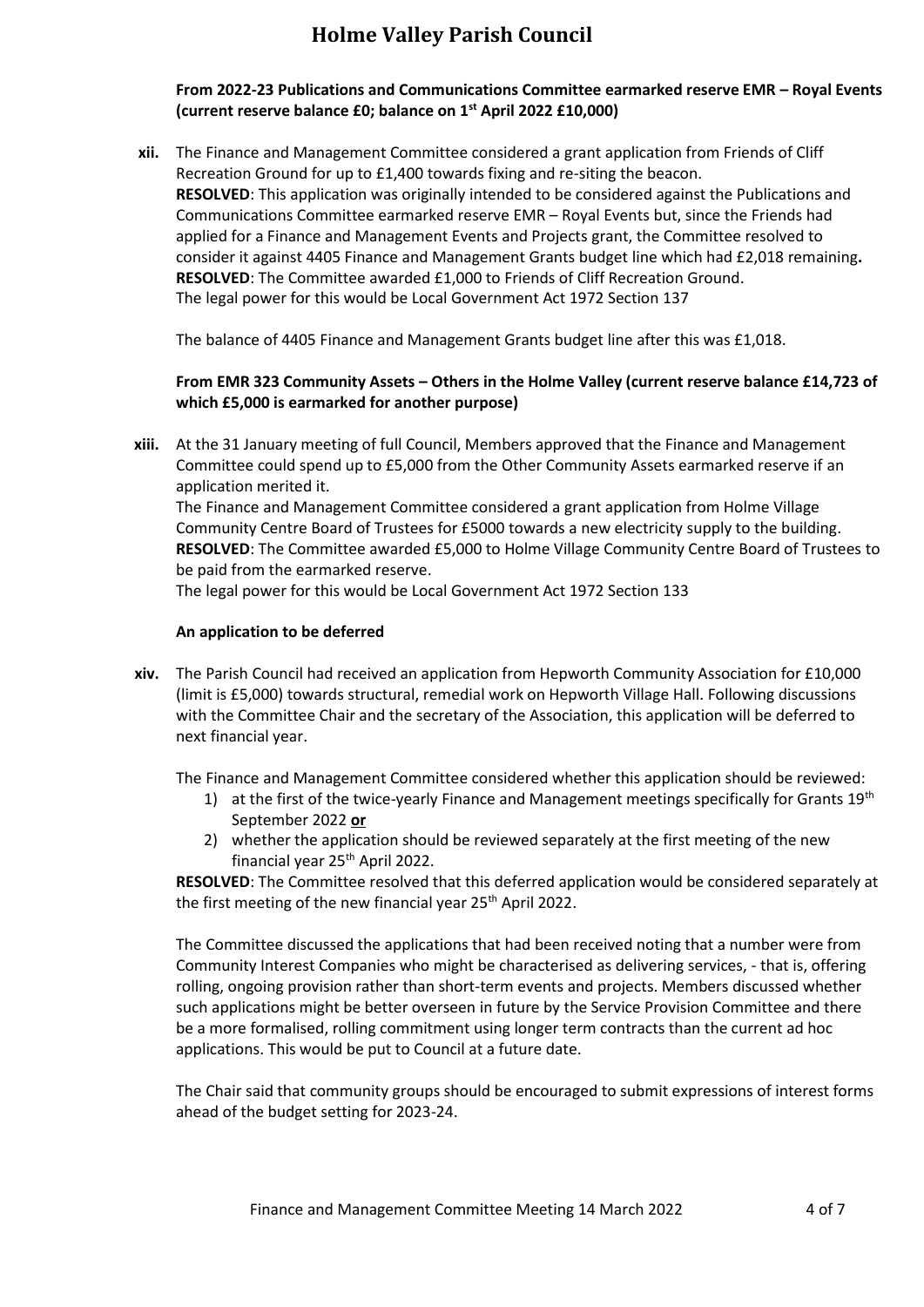Members discussed reviewing the grants system, - its process, timings, criteria, application form and supporting paperwork. The Committee resolved to ask Council to establish a working group to review the system.

#### **2122 91 Accounts for Payment**

- **i. NOTED:** Members noted that there had been no additional expenditure from the Chairman's Expenses since the last meeting.
- **ii. NOTED:** Members noted the completed Lists of Payments for January 2022 and the draft List of Payments for February 2022.
- **iii** Members considered the pending month-to-date transactions of the Schedule of Payments for March 2022.

**RESOLVED**: The Committee approved the month-to-date transactions.

### **2122 92 Financial Statements**

**NOTED**: Members noted the following accounting summaries as detailed below:

- **i.** For December 2021 Members noted:
	- (1) Bank Reconciliations All Accounts (to end 31 December 2021)
	- (2) Cash Books All Accounts Receipts and Payments (to end 31 December 2021)
	- (3) Trial Balance (to end 31 December 2021)
	- (4) Detailed Income and Expenditure by Budget Heading (YTD Budget Report to end 31 December 2021)
	- (5) Cash and Investment Reconciliation (to end 31 December 2021)
	- (6) Earmarked Reserves (to end 31 December 2021)
	- (7) VAT Return quarter to date

Members specifically noted:

- a. The journal entry of a movement of £5,000 from 4315 Other Community Assets to the earmarked reserve 323 EMR Community Assets – Others in the Holme Valley. Description is with the entry. This change in reserves is also recorded on the Earmarked Reserves record.
- b. The VAT reclaim of £1088.24. This was received from HMRC 28 January 2022.
- c. The virement of £10,000 from 4810 Energy Strategy Climate Emergency to 4310 Holmfirth Civic Hall. The Civic Hall Community Trust had not called on this money yet. If not paid this year, the expenditure could be added to an earmarked reserve if approved at the final Council meeting of the year.
- **ii.** For January Members noted 2022:
	- (1) Bank Reconciliations All Accounts (to end 31 January 2022)
	- (2) Cash Books All Accounts Receipts and Payments (to end 31 January 2022)
	- (3) Trial Balance (to end 31 January 2022)
	- (4) Detailed Income and Expenditure by Budget Heading (YTD Budget Report to end 31 January 2022)
	- (5) Cash and Investment Reconciliation (to end 31 January 2022)
	- (6) Earmarked Reserves (to end 31 January 2022)
	- (7) VAT Return quarter to date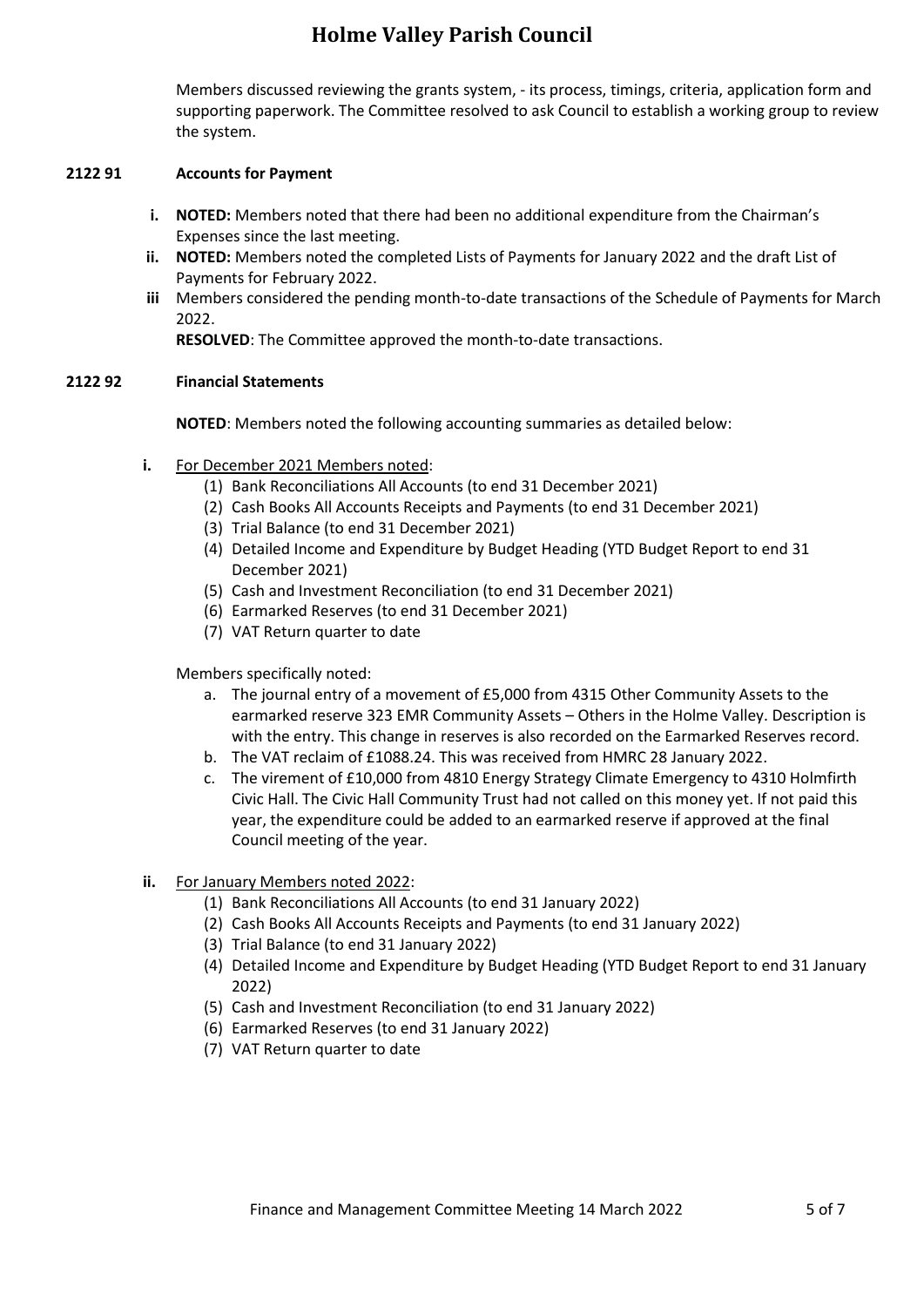#### **2122 93 Tenancies**

**i. NOTED**: The Committee noted that the tenancy packs (letter, contracts x 2, invoice) had been posted 28 February to all tenants of garages and allotment plots with the new rates agreed by the Parish Council.

The Committee further noted that one Dover Lane garage tenant had wanted to give up their tenancy as they were moving. The new owners of their home wanted to take on the garages. One name was ahead of them on the waiting list. However, one contacted, this person said they had themselves moved and asked to be taken off the waiting list. The garage was, therefore, let to the new tenants.

**ii. NOTED:** Members noted that all payment plans regarding tenancy rent arrears are being followed.

### **2122 94 Precept for 2022-23**

**NOTED:** Members noted that Holme Valley Parish Council had submitted its precept (and Special Expenses Grant) request to Kirklees Council.

#### **2122 95 Interim Internal Audit**

**NOTED**: The Committee noted the Interim Internal Audit Report by the Parish Council's Internal Auditor and that the Clerk and RFO/Deputy Clerk will prepare a report for Council 28<sup>th</sup> March 2022 on the Recommendations Action Plan.

#### **2122 96 Internal Control Check**

Cllr Bustard was not in attendance to arrange to undertake internal control checks before the end of the financial year as per the interim internal audit, so the Committee considered nominating another Councillor to undertake these checks next week.

**RESOLVED:** Cllr Hogley would attend the Civic Hall on Monday 21<sup>st</sup> March 2022 at 1pm to undertake the internal control checks. The Committee Chair asked that Cllr Hogley be formally thanked for this in the minutes of the meeting.

**RESOLVED:** The Clerk would ask at full Council for nominations for people to undertake the quarterly internal controls checks for Council year 2022-23. Cllr Bustard would be encouraged to put himself forward again.

### **2122 97 Banking**

Two Councillors had been tasked with looking into potential, new, greener, more ethical banking options for the Parish Council. Unfortunately, one Councillor had sent apologies and one had resigned from the Committee. Members considered future banking arrangements for the main, working account.

**RESOLVED:** The Committee resolved that the RFO/Deputy Clerk would contact Unity Trust Bank to see whether Unity Trust delivered the things that the Parish Council needs (including things not currently in place like dual-authorisation of payments and access to a debit card).

### **2122 98 Financial Records for the website**

**NOTED**: Members noted that [financial records for December 2021 and January 2022](https://www.holmevalleyparishcouncil.gov.uk/2021-22_40056.aspx) had been uploaded to the Council website accessible from Quick Links. The RFO/Deputy Clerk reported that the February 2022 records will be added as soon as bank statements are received.